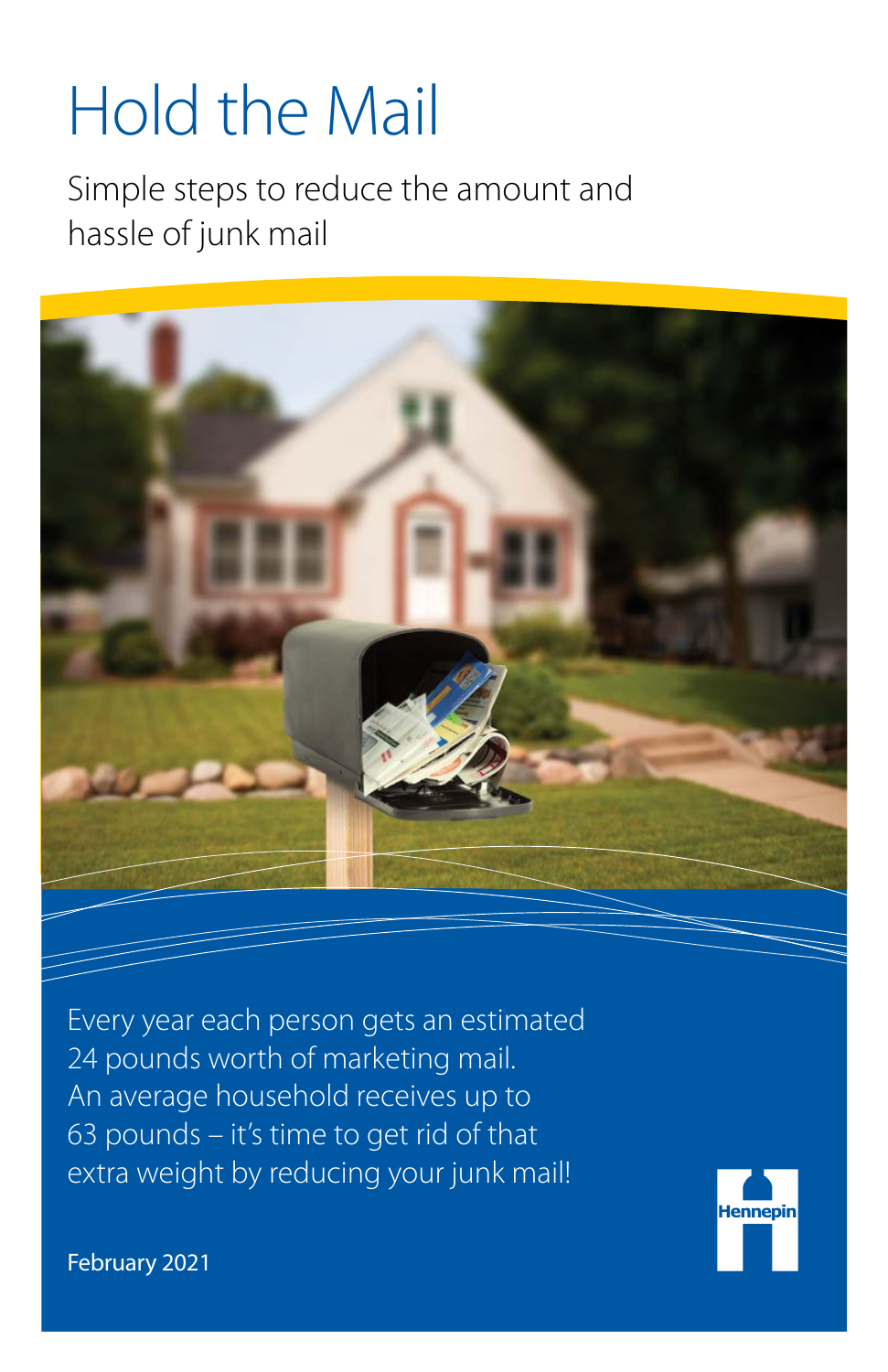# How to lose 24 pounds of unwanted mail

### Control your exposure

The best way to keep your name off of mailing lists is to control your exposure. Most importantly, to keep your name off lists long term, think about how often you give out your contact information.

This includes:

- Product warranties.
- Professional associations.
- Publication subscriptions.
- Utilities (phone, gas, electric, water, cable).
- Financials (bank, credit insurance, car or home loans).
- Churches, non-profit and social groups.
- Contest sweepstakes and give-aways.
- Shopping (writing checks, ordering online).

Consistently add a privacy statement to anything you put your name on asking not to be added to their mailing list. You can also request that your name not be sold or shared with other organizations.

# Contact companies directly

Not all companies use national systems to purge their mailing lists. Here are tips for when to contact them directly and contact information to make it easier to do so.

- Be prepared. Have the mailing label or catalog handy.
- Be polite. Most mailers will make an effort to comply with your request. If you don't get results, you can consider stronger language or contacting company management.
- Be patient. It may take some time to get your name and address out of their mailing cycle.
- Be persistent. Keep trying. Drive home the message that your privacy is an important part of customer service. You do have the right to be left alone.

#### Credit offers

The nation's major consumer credit bureaus (Equifax, Experian, Innovis and TransUnion) offer to remove your name from pre-approved credit cards.

– Online: [optoutprescreen.com](http://optoutprescreen.com)

#### Mail list brokers and marketing associations

These firms or their members provide national lists for non-financial data.

- Direct Marketing Association (DMA)
	- Online: [dmachoice.org](http://dmachoice.org)
	- They also provide "deceased" and "do not contact" registration.

#### National mailers

These national advertisers compile and maintain large databases of customers nationwide, often for mailing coupons or local, weekly circulars.



- Red Plum (Mailbox Values), ShopWi\$e
	- Online: [retailmenot.com/everyday/](http://retailmenot.com/everyday/unsubscribe) [unsubscribe](http://retailmenot.com/everyday/unsubscribe)
- Val-Pak Direct Marketing Systems (Cox Target Media)
	- Online: [valpak.com](http://valpak.com). Scroll to the bottom of the page and click on "address removal."
- Money Mailer, LLC
	- Online: [moneymailer.com/contact](http://moneymailer.com/contact)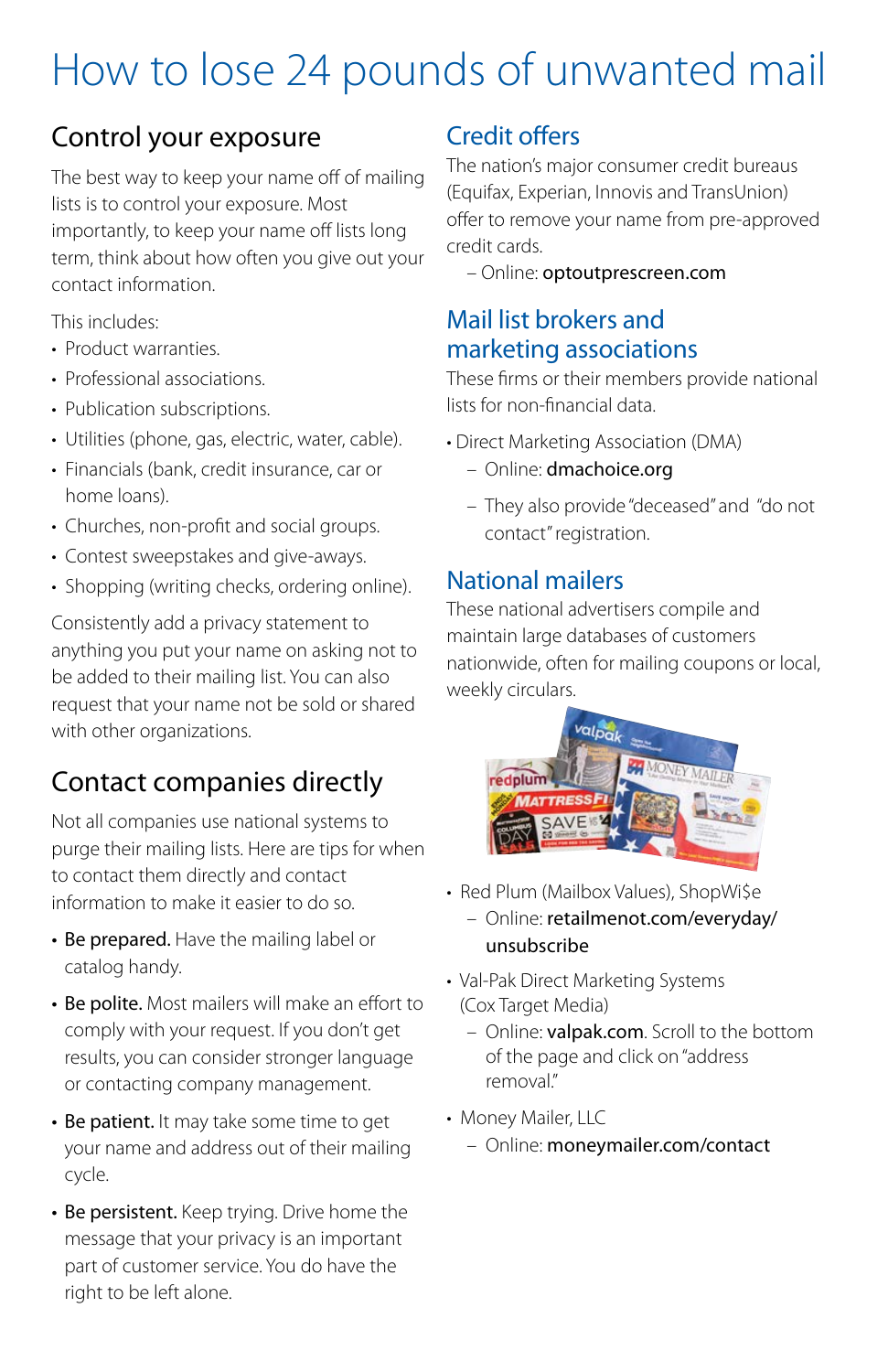#### Phone books

Search for and opt out of any phone books you receive at [yellowpagesoptout.com](http://yellowpagesoptout.com)

#### Catalog mailers

- Catalog Choice This free service makes it easy for consumers to stop receiving unwanted paper catalogs. – Online: [catalogchoice.org](http://catalogchoice.org)
- You can contact catalog companies individually by looking for their contact information on the catalog.
- If you still want to receive some catalogs from a retailer, simply ask to only receive those publications.

#### Sweepstakes mailers

Want to stop receiving all of those sweepstakes mailers? Contact the national companies below to remove your information from mailing lists.



*Photo credit: Judith E. Bell on flickr.com*

- Publishers Clearinghouse
	- Online: [pch.custhelp.com/app/](http://pch.custhelp.com/app/ask_mailing) [ask\\_mailing](http://pch.custhelp.com/app/ask_mailing)
- Readers Digest
	- Online: [rd.com/customer-service/](http://rd.com/customer-service/)

#### Local utilities and service providers

- Check with your phone, gas, electric, water, cable, newspaper, banking and insurance providers about their privacy policies and to opt out of mailings.
- Ask that electronic copies of your utility, bank, and credit card statements be sent to you via email. Save them on your computer instead of printing.

#### College and University Mailers:

You can contact the schools directly, or go to the College Board Student Search Service to remove your name and address from their database at [studentsearch.](http://studentsearch.collegeboard.org/) [collegeboard.org/](http://studentsearch.collegeboard.org/) and go to the Your Questions Answered section.

#### U.S. Postal Service: Misaddressed mail

- Check with your local post office, [usps.com](http://usps.com), to stop these types of mail:
	- Former residents
	- Deceased
	- Sexually explicit